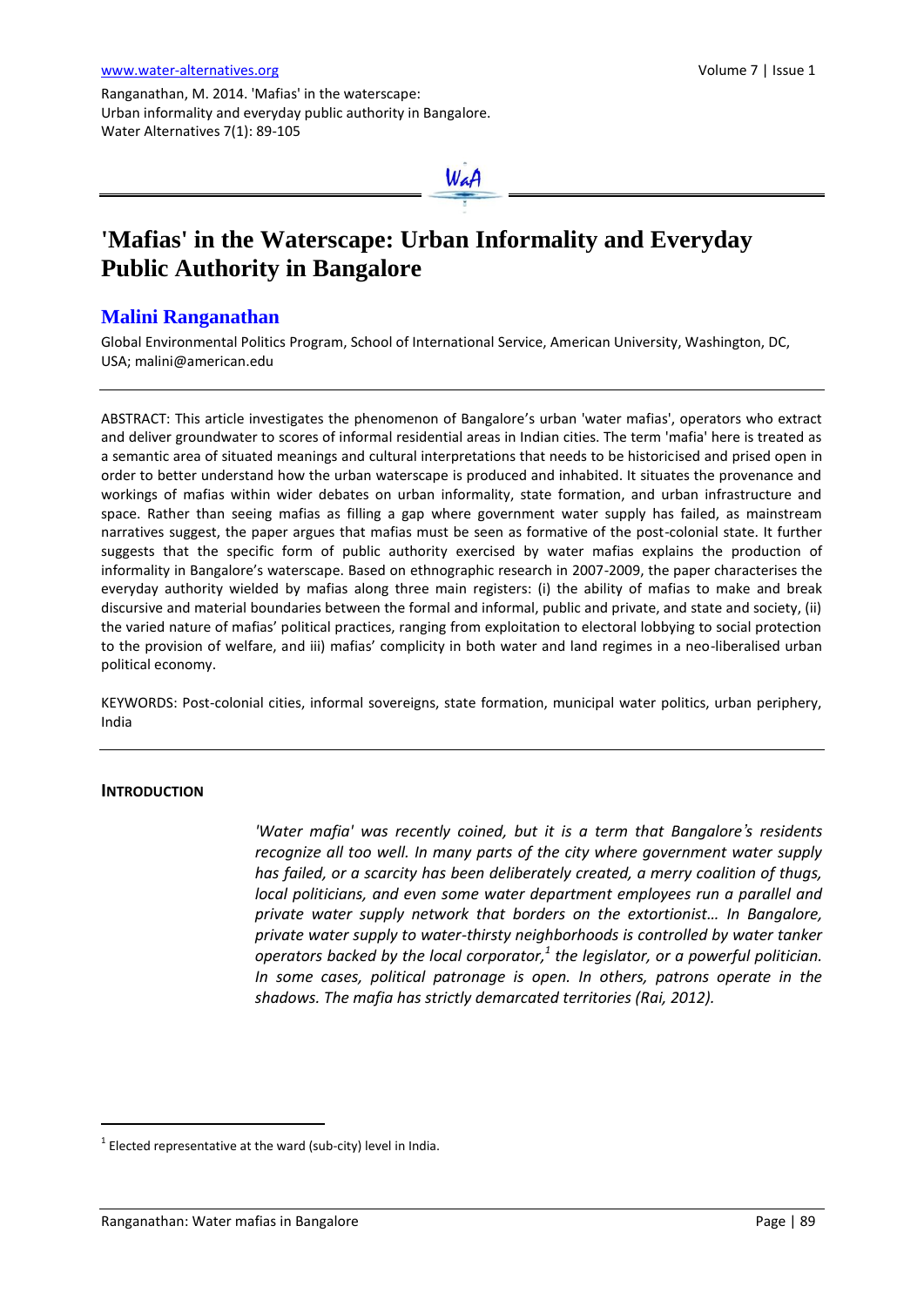In the summer of 2008, I found myself deep in conversation with Santosh, the owner of a local water tanker business at the northernmost peripheries of Bangalore.<sup>2</sup> Ubiquitous in this and most Indian cities are tanker businesses, which extract and deliver groundwater via trucks or tractors at a negotiated price to scores of residential neighbourhoods in the city, many of which are informal or 'unauthorised' (the term used in Indian urban planning law to refer to areas not officially sanctioned by the state). As we sat in his small office, Santosh spoke to me about the civic woes of this unauthorised peripheral area – its lack of piped water, roads and sanitation, for instance, and the ineptitude of its municipal officials – as well as his efforts to improve things through what he called his 'social work'. At one point in the conversation, he leaned forward, lowered his voice, and said gravely to me using the third person "the water mafia is active here". I blinked at the poster on the wall behind his desk advertising his tanker business and then back at him wondering to myself if Santosh was not part of the water mafia. As the *Indian Express* quote suggests, most tanker businesses were popularly dubbed part of Bangalore's 'water mafia'. If so, how was it that Santosh identified himself as a social activist? What exactly, then, is the 'water mafia' and how does an ethnographic exploration of mafias in the waterscape help us to arrive at a more robust understanding of urban water politics in the Global South?

This article is an ethnographic investigation into the phenomenon of – and mythology surrounding – water mafias in Bangalore. It situates their provenance and workings within wider debates on urban informality, state formation, and infrastructure and space in the post-colonial city. The term 'mafia' is treated as an empirical question, a semantic terrain of situated meanings and cultural interpretations that needs to be historicised and prised open in order to better understand how the informal city is produced and inhabited. While it is true that most water mafias can be construed, as the quote above puts it, as a "merry coalition of thugs, local politicians, and even some water department employees", what is less clear is how mafia authority is enacted and maintained and, in particular, the relationship mafias share with 'the state'. This article seeks to grasp the shape of mafias, their specific form of authority, and their role in urban informality.

Following the tone set by the introduction of this special issue, I define informality as the flexible and uneven suspension of regulation and law in the production of urban space and materiality. Rather than seeing informality as a specific 'sector' opposed to the formal, I see it as a negotiated process – one that reveals more about the logic of rule and authority shaping particular urban practices than the specificities of the practices themselves (Ahlers et al., 2013). It is precisely the logic of rule and form of authority exercised by water mafias that interest me here.

The paper argues that mafias must be seen as formative of the post-colonial state rather than existing apart from it. Ethnographic studies of post-colonial state formation have been invaluable in denaturalising 'the state' as a unitary, cohesive, free-standing entity, exposing it instead as a deeply fractured, heterogeneous and contradictory disaggregation (e.g. Fuller and Harriss, 2000; Hansen and Stepputat, 2001; Gupta, 2012). Meanwhile, critical theorisations of urban informality have argued that the state itself is an informalised entity, one that deploys informality in the pursuit of accumulation and authority and upon which differentiated notions of citizenship are negotiated (e.g. Roy, 2009; Anjaria, 2011). Starting with these two critical premises, the paper adds ethnographic texture to the form of *public authority* exercised by mafias and implicated in urban informality. Following Lund (2006), by public authority, I mean a form of authority – a sovereign power to act over or control others – that is not in the exclusive domain of government institutions, but that nonetheless is inseparable from what is imagined as 'the state'. In other words, public authority implies 'stateness' but it does not rest solely with formal state institutions. To emphasise everyday forms of public authority, as I do in this article, is

 $\overline{a}$ 

<sup>&</sup>lt;sup>2</sup> While Bengaluru is the official name of the city, I choose to retain the anglicized version Bangalore in my writing because the latter is most often used colloquially by a significant proportion of the city's population (water operators, local activists, residents, and government officials alike) as well as by the English-language news.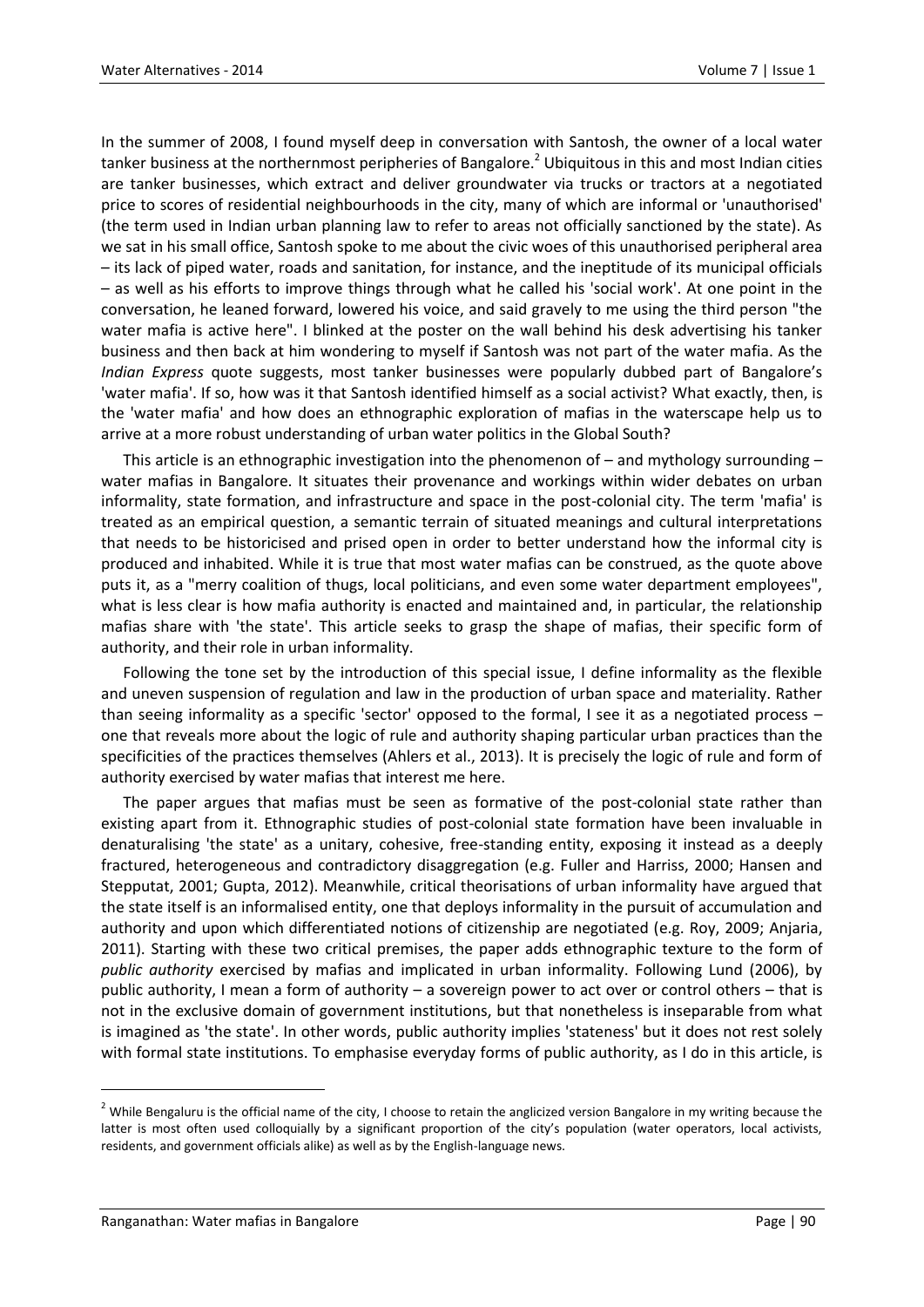to focus on routine and mundane encounters in the execution of public goals and provision of public services, yet to do so by moving beyond a singular preoccupation with 'the state'. My use of the term 'everyday' derives from literature on the anthropology of the state, which reminds us that the quotidian encounters with bureaucrats, intermediaries, and politicians comprise the "stuff out of which meanings of the state are constituted" (Gupta, 2005: 28). Crucially, I argue that the specific form of everyday public authority exercised by water mafias has three main characteristics.

First, mafias strategically blur the boundaries between state and society, the formal and informal, and public and private. Just as social scientists have underscored the porosity of the state despite the constant enactment of seemingly firm state-society separations (e.g. Fuller and Harriss, 2000; Gupta, 2005, 2012), my ethnographic findings reveal that mafias strategically negotiate these neat discursive borders.

Second, I argue that the actions of mafias must be understood beyond the profit- and rent-seeking behaviours normally associated with private tanker operators in the policy literature. Social protection, the provision of welfare, electoral lobbying, and the facilitation of 'unauthorised' land sales to lower middle class buyers are all part of a repertoire of mafia political activities. While many mafia strategies are indeed illegible and tend to be glossed over as 'extortion' or 'corruption' by the mainstream media and urban policy experts, at times mafia members also deploy surprisingly legible and civilised means to encounter and discipline predatory municipal officials. Mafias thus confound state-society and civil society-political society divisions (Chatterjee, 2004), and provide an invaluable lens into deciphering the variegated nature of public authority in the post-colonial city.

Third and finally, I argue that key to the success of mafias is their complicity in both water *and* land regimes in the current neo-liberal political-economic moment. With the consolidation of Bangalore's particular variant of urban neo-liberalism since the early 1990s, the deregulation of land has fostered crony capitalism in the real estate sector, and has provided ample opportunity for speculative and exploitative land deals, often abetted by state institutions and the land development mafia (Goldman, 2011). This has further bolstered the authority of water mafias. We must, therefore, develop a fuller appreciation of how informal land politics intersect with informal water politics if we are to reveal the "spatialities of statecraft" (Fontein, 2008: 751) in the water arena and the "power geometries that choreograph access to and exclusion from water" (Swyngedouw, 2009: 59).

The practical relevance of this analysis is that it problematises dominant characterisations of informal water supply as the so-called 'other' private sector (Solo, 1999). The 'other' private sector has been described as an independent, entrepreneurial, small-scale private water sector (e.g. as seen by the *aguateros* in Latin America) that can clearly be distinguished from the large-scale private or public utility sector. While it is useful to pay heed to the fact that the private sector itself is heterogeneous and not restricted to multinational corporations as Bakker (2003) has compellingly shown, a close look at the workings of water mafias reveals that they do not comprise only of independent, small-scale entrepreneurs operating outside of the state. In reality, the grassroots tentacles of large-scale (public *and* private) utility companies too operate through the water mafia and mafia-like strategies. From a policy perspective, it is thus crucial that we avoid compartmentalising water delivery into stand-alone 'sectors' and instead view the many practices that animate water delivery across typologies, sectors, and delivery technologies. We must, therefore, adopt a politicised and relational view of water governance.

In a related vein, the paper also interrogates prevailing policy assumptions about the unbridled lack of transparency and corruption among informal providers. 'Mafia' tends to be a colloquial term for a wide range of habits and institutional configurations that, while collusive and exploitative, are also protective and welfare-providing. We will see that residents maintain checks and balances on the rentseeking habits of tanker operators, and that the stiff competition between tanker businesses within a service area acts to dampen price gouging, forcing prices to remain predictable for loyal customers.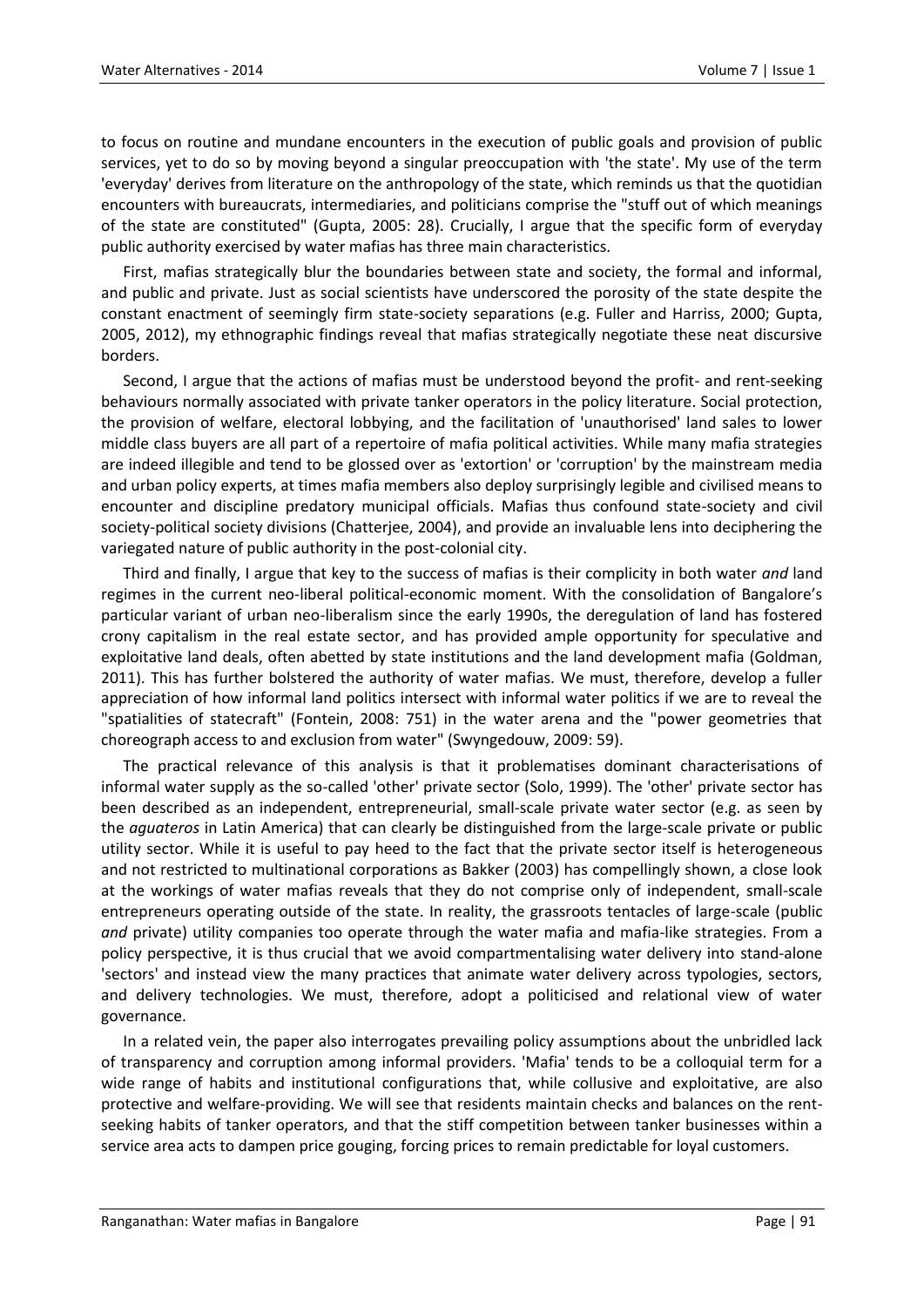Data for this study were gathered through open-ended and semi-structured interviews with tanker business owners, tanker drivers, 'valve men' (the 'last mile' providers in the service delivery chain who physically enable and shut off access to households), local- and state-level politicians, municipal administrators, and residents in two peripheral zones of Bangalore: Bommanahalli and Byatarayanapura. Kannada<sup>3</sup> and English television and print media reports on mafias were also collected in order to triangulate interview findings. In addition, I spent much of my time in peripheral neighbourhoods and local offices carefully observing how residents interact with local officials and mafia operators over complaints about tanker and utility water delivery. In the rest of the paper, I first expand on the theoretical framework of public authority. I explain why this concept helps us to understand the workings of post-colonial state power at Bangalore's unauthorised peripheries. I next situate Bangalore's water mafias in this context by discussing their historical origins and the empirical details of their business model. Following this section, I examine three components of mafia power: the ability of mafias to make and break boundaries or what I call the 'mafia effect', the variegated nature of their political practices, and their complicity in both informal water and land regimes. I end by drawing some broader implications of this study for urban informality.

#### **EVERYDAY PUBLIC AUTHORITY AND THE PRODUCTION OF URBAN INFORMALITIES**

There now exists a substantial literature dedicated to unpacking what post-colonial states actually *do*  and how they *work* in practice*.* Moving away from a legacy of Western political science scholarship that appraised the state as a distinct and coherent organisational system standing apart from other organisational systems like civil society, ethnographic contributions have emphasised the post-colonial state as a multi-layered artefact with porous boundaries. Ethnographers of the state have focused on how images and representations of the state, including how the state represents itself as cohesive and free standing, are culturally constructed. That the state *appears* as unitary and distinct from society, and possessing of a vertical hierarchical orientation in which all other institutional forms are controlled and encompassed, should itself be seen as an effect of power rather than simply a preordained condition (Ferguson and Gupta, 2002; Mitchell, 2006 [1999]). In reality, the state is disaggregated into heterogeneous forms in which with rival "states within the state" (Jessop, 1990: 9) "pull in different directions" (Gupta, 2012: 46). A key contribution of ethnographic and, in particular, post-structural analyses, is to denaturalise the state as the ultimate seat of power and sovereignty, and to instead examine the dispersed individuals, networks and practices through which rule is orchestrated and consolidated in practice (Foucault, 1991; Sharma and Gupta, 2006).

Two useful ways to think about the fragmented and heterogeneous nodes of state authority are Hansen and Stepputat's (2006) notion of 'informal sovereigns' and Lund's (2006) formulation of 'public authority'. Abandoning a notion of sovereignty as expressed in law or legitimate rule, Hansen and Stepputat (2006) argue for a view of sovereignty as emergent and constantly performed in order to generate fear, loyalty and legitimacy. Rather than seeing sovereignty as singular, they argue that multiple and segmented sovereignties have always been the reality for much of the post-colonial world. At the fault lines of the post-colonial state exist a wide range of 'informal sovereigns' – local strongmen, vigilantes, political fixers and other brokers – who participate in the implementation of public goals, albeit with a fair amount of private gain (Hansen and Stepputat, 2006). Colonial indirect rule throughout Africa, Latin America and Asia sought to extend control over populations via local strongmen, despots and chieftains, relying on these intermediaries to enforce brutal labour, taxation and penal regimes. These informal rulers often had more influence in the everyday lives of native subjects than the colonial rulers themselves (Mamdani, 1996). With a long legacy of racialised bio-

 $\overline{a}$ 

 $3$  The language most widely spoken in Karnataka, the state in which Bangalore is located.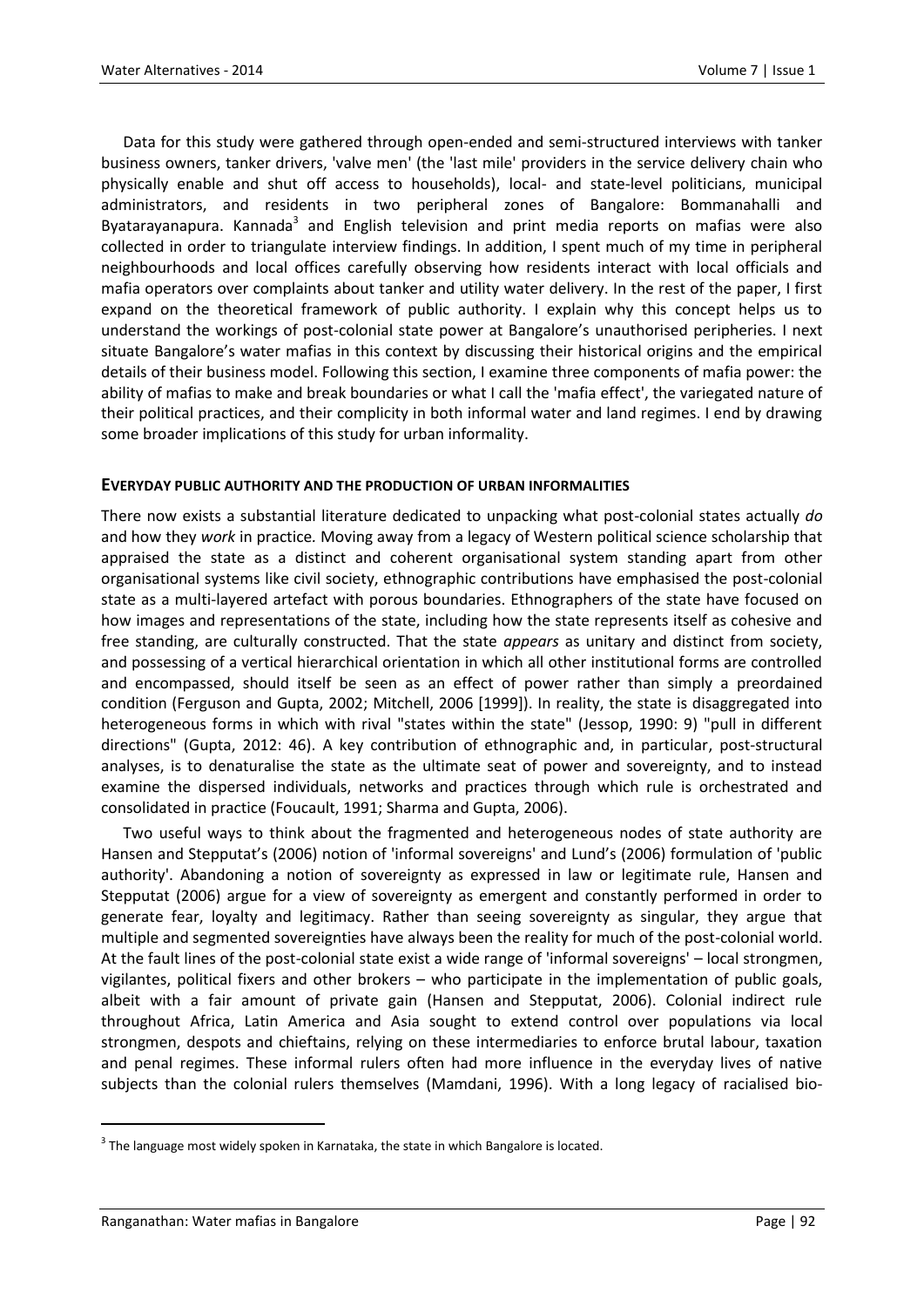political interventions in water and sanitation (Legg, 2007; Gandy, 2008; McFarlane, 2008; Kooy and Bakker, 2008a,b), for instance, post-colonial cities have been an important stage for the development of segmented sovereignties and shadow states mediating parallel access to land and infrastructure, particularly for the poor (Gooptu, 2001; Hosagrahar, 2006; Gandy, 2008). At times, these local sovereigns were incorporated into the formal state apparatus, and at others they were shunned and banished by the state.

Today, such informal sovereigns persist in the form of slum-lords in metropolitan squatter settlements in Lagos, para-transit operators in post-socialist economies (Hansen and Stepputat, 2005, 2006), or as this article shows, water mafias in a range of Indian cities. While informal sovereigns represent the state and can fulfil state functions – often through tacit sanction by official state authorities working in collusion with them – they can also transgress the law and operate in zones of exception and violence. Occupying strategic positions between state institutions and citizens, between public and private spheres, they are involved in both helping and abusing people, and they employ both patronage and predatory practices. In effect, informal sovereigns can be a law unto themselves.

While the concept of informal sovereigns is useful in conceptualising the diversity of actors that deploy sovereign power within and beyond the state, it is Lund's emphasis on 'public authority' that captures how this power operates in a *relational* manner. For Lund (2006: 686), public authority is the "amalgamated result of the exercise of power by a variety of local institutions…conjugated with the *idea* of the state" (emphasis in original). The notion of public authority thus draws attention to the relationships between informal sovereigns, lower-level bureaucrats, and party workers who enable the exercise of state-like power. These relationships are often formed in conspicuous opposition to, or as an alternative to, an imagined formal and unified 'state' (in many parts of India, this so-called unified state is simply referred to as *sarkar* or 'government'). For instance, local vigilantes can work with political strongmen to maintain public security and safety in a neighbourhood, but can also express a disdain of regular police forces that represent 'the state'. As Lund (2006) finds in his research on Niger, vigilante groups both vindicate their non-state status and yet do so in the formal language of the state. Similarly, as I found on multiple occasions, water tanker owners can collude with valve men employed by the official water utility to siphon off or supply water to an area, but simultaneously rebuke the official water utility for being corrupt and inefficient. As we will see below, Santosh described himself as 'no different' from politicians, yet he articulated a distinct antipathy for other actors within the local government. By definition, then, everyday public authority is forged through highly contradictory yet indispensable relational positions vis-à-vis 'the state' – it involves the art of continuous boundary making and breaking. In Lund's (2006: 689) words: "public authority seems to manifest itself in an ambiguous process of being and opposing the state (…) The practical form of public authority is, as a result, composite and chimerical". Such boundary negotiation is essential for public authority to maintain credibility and legitimacy and reveals how internally fragmented and heterogeneous 'the state' actually is.

Practically speaking, the exercise of public authority by networks of informal sovereigns and state actors can involve the imitation of bureaucratic practices, such as the use of official rubber stamps, official stationery, or the circulation of official documents procured through public transparency laws. It can also involve the enactment of state spectacles, such as neighbourhood inspection tours, ceremonial 'meet the candidates' political events, or strident speeches in which state-like promises are evoked or displayed on garish banners. These are precisely the practices that Foucault (1991: 103) meant when he spoke about the 'governmentalisation' of state and society, or the increasing use of bureaucratic rationalities, modes of calculating population statistics, and discourses of reform and welfare within the state and wider nodes of state authority. The political practices of everyday public authority can, on the other hand, also resemble the darker sides of state rule: extortion, violence, and bribery are all tactics that networks of informal sovereigns and their associates deploy.

The discussion on informal sovereigns and everyday public authority so far can be encapsulated as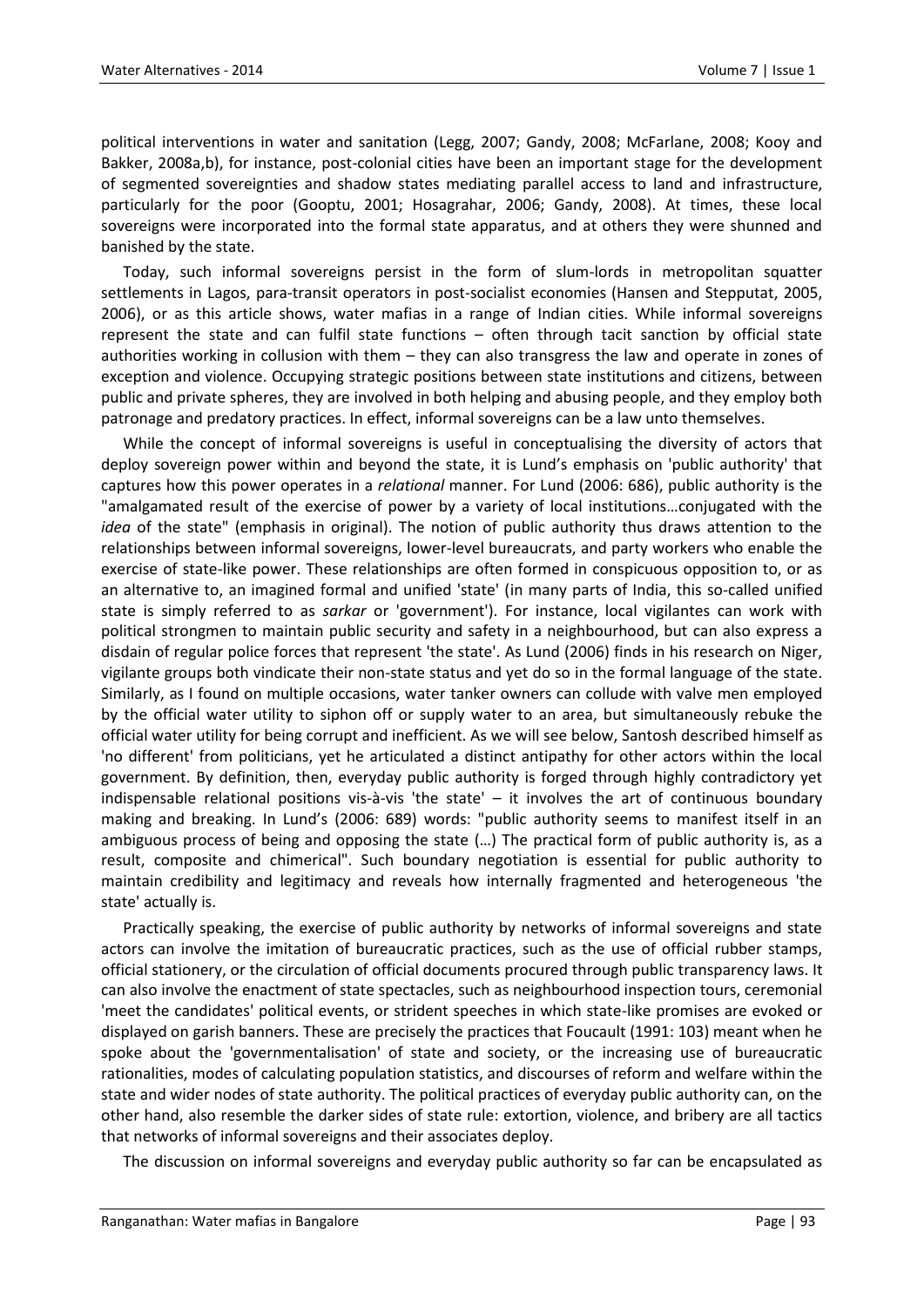follows. First, rule in post-colonial societies has historically proceeded through multiplicitous and fragmented forms of sovereignty. Today, informal sovereigns include local strongmen, political fixers, and other intermediaries who continue to structure the everyday lives of most people. Second, informal sovereigns maintain ambiguously defined but vital relationships with official state actors. These relationships, germane to the exercise of public authority, are constantly being negotiated and reproduced; they are thus as likely to coalesce around particular social issues, as they are to dissolve. Third, the exercise of public authority can involve both a mimicking of formal governmental rationalities, technologies and discourses, or the use of bribery and other exploitative tactics to get the job done.

How does this discussion help us to understand the production of urban informalities? The study of informality has a long and important lineage, and has been influenced, in particular, by debates on the nature of informal labour and housing in Latin America in the late 1980s (De Soto, 1989; Portes et al., 1989; Rakowski, 1994). Early critiques focused on the internal heterogeneity of the informal labour sector and the strong inter-linkages between informal and formal sectors. As Kudva (2009) points out, however, urban space was rarely broached in these early studies. Recent contributions on informality and urban space have not only troubled the assumption that informality exists outside the purview of state regulation and control, but have further argued against seeing informality as a stand-alone 'sector' (Roy, 2003, 2005, 2009; AlSayyad and Roy, 2004). Ananya Roy, for instance, has argued that it is more useful to view informality as a mode of metropolitan transformation, facilitated by flexible and interpretable land regulations and strategies of territorial 'unmapping'. An array of conflicting and constantly shifting territorial strategies at the urban frontier, for instance, make possible the proliferation of informal land sales and housing deals. In this reading, informality is a result of *intentional* state actions catering to multiple social hierarchies, including the middle class and wealthy – indeed, it is integral to the very "territorial practices of state power" (Roy, 2009: 84).

It is for this reason that informality is as likely to be found in elite-gated complexes and high-end real estate projects sanctioned by 'the state' as it is in the ubiquitous 'unauthorised' settlements (Weinstein, 2008; Ghertner, 2010; Goldman, 2011). In both cases, land may have been occupied through the flexible, yet purposeful suspension of zoning laws, strategic alliances between private and state actors, bribes processed by various levels of the bureaucracy and the manufacturing of fraudulent documents. In both cases, networks of informal sovereigns, politicians, gangsters and planning agency bureaucrats may have been involved in exercising public authority and thereby sanctioning settlement. Ultimately, what is classified as 'illegal' as opposed to 'legal' and marked for discipline or removal is the result of differentiated protections and legitimacy offered by public authorities. This type of 'grey spacing', or the purposeful positioning of populations in a nebulous zone between legality and illegality is, as Yiftachel (2009) has argued, core to state formation. This is why informality is better understood in terms of the form of authority and social power relations underlying and legitimating the practice, rather than the outward specificities of the practice.

This is as true for housing and land as it is for municipal service delivery. Recent literature within and beyond an urban political-ecological framework has shed light on the uneven ways in which state actors, working in concert with an array of informal institutions, mediate informal water provision in South Asia (Coelho, 2005; Gopakumar, 2010; Anand, 2011; Hossain, 2011; Bawa, 2013). In Mumbai, for example, frontline engineers of the state-owned water department engage in a dense set of political negotiations with slum dwellers about the conditions surrounding their settlement and on "tacit ways in which [department policies] can be circumvented" (Anand, 2011: 543). Yet, as Anand (2011) shows, not all slums are treated equally. Settlements with Muslims and other marginalised minorities are not able to exert a sufficient amount of 'pressure' – even on the informalised state – to claim access to municipal water. In Dhaka, Hossain (2011: 284) argues that informal water access is "neither opposite to, nor organized outside of, the statutory sphere". On the contrary, the 'statutory sphere' – marked, in turn, by "the back-screen interests of actors which the state authority needs to consider for its survival"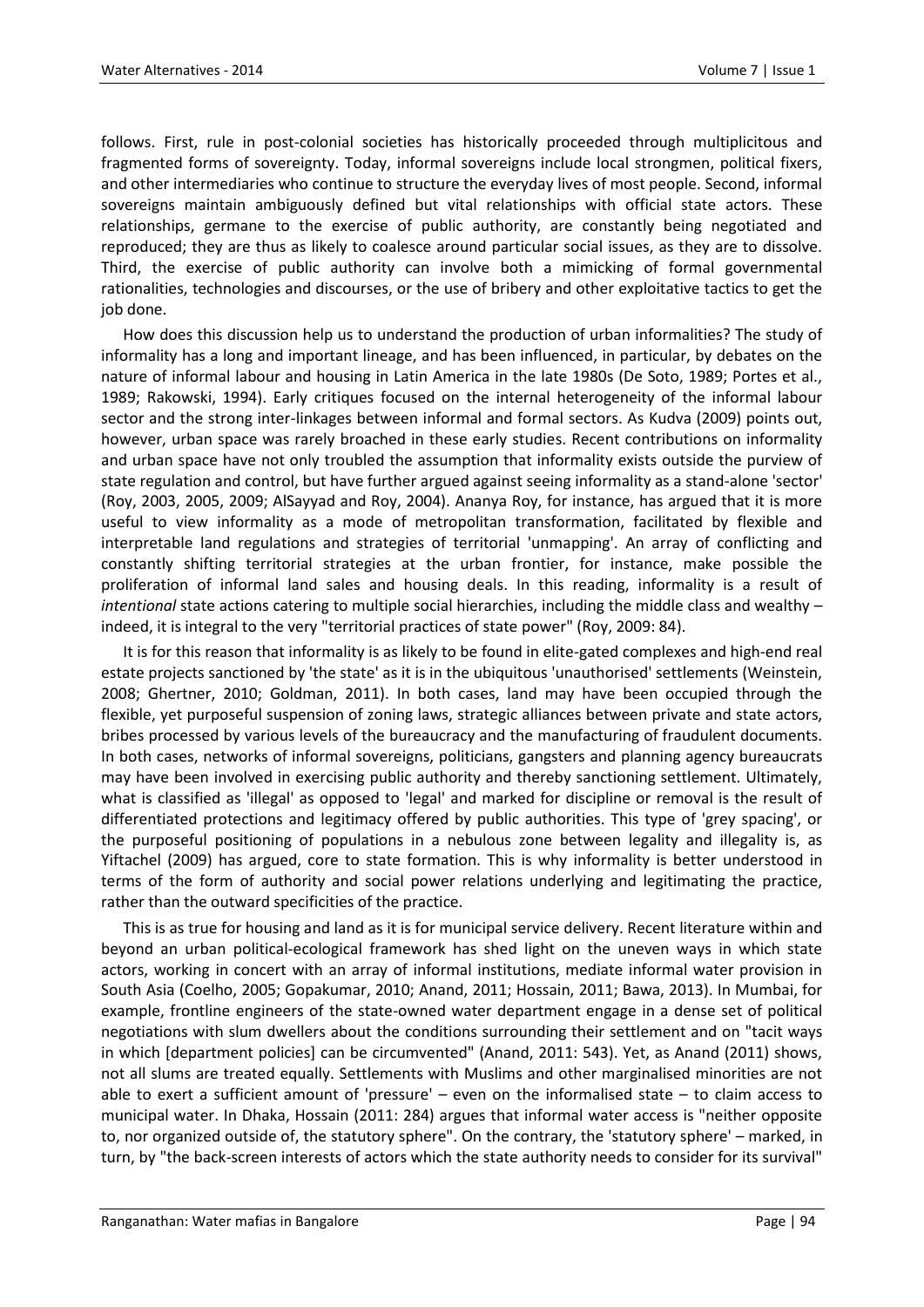(ibid) – is very much involved in an array of discriminatory practices directed at policing particular illegal connections, but not others. In sum, the critical literatures on housing and municipal service provision in the Global South have powerfully shown the complicity of the state and informal sovereigns in reproducing informality in highly uneven and internally differentiated ways. Across these studies, insight into the particular form of public authority exercised is far more important for grasping the contours of informality than the mere descriptive details of the informal practice in question.

#### **INFORMAL SETTLEMENTS IN BANGALORE**

Critical perspectives on state formation and informality detailed above are useful for theorising informality in Bangalore. Any understanding of informality in the city must begin with an understanding of the city's land politics. Over the past three decades, and particularly since liberalisation in the 1990s, the outskirts of Bangalore have been radically transformed from agricultural land into a sprawling expanse of globally connected technology parks and high-end real estate projects located along major radial highways. Simultaneously, scores of informal settlements and informal businesses ancillary to the software industry have proliferated off the major highways in poorly serviced 'unauthorised' areas.

Whereas 'authorised' areas found in the core part of Bangalore and some relatively privileged areas of the periphery are known as Bangalore Development Authority (BDA) layouts, (or 'BDA-approved layouts'), 'unauthorised', informal areas are known in official planning language as 'revenue layouts' following the designation of agricultural areas as 'revenue land' by colonial census makers. Following a system of 'improvement' inherited from the colonial era, the land for BDA layouts is acquired through land acquisition laws or eminent domain, built according to sanitary planning norms, and equipped with utility connections upfront. Prospective residents secure plots here after paying significant fees to the BDA (and often after being on a waiting list for a number of years). They then recruit a developer to build a house (or, in the case of an apartment building, find a real estate project in progress), and finally move in, benefitting from pre-serviced utility connections arranged by the BDA. In revenue layouts, by contrast, prospective buyers work through a variety of informal sovereigns – brokers, landowners, or even mafias as we will see below – and lower-level government officials to secure a parcel of agricultural land, build houses and move in without utility connections (Benjamin, 2004, 2008).

Approximately 90% of residential settlements at Bangalore's periphery – an expanse of around 500  $km<sup>2</sup>$  and with a population of two million – is developed precisely in this way and considered 'unauthorised'. This means that these areas are not recognised by the official parastatal planning agency, BDA; residents here did not secure the requisite approvals, nor did they formally convert the agricultural land they purchased into residential land-use. Fluid and conflicting jurisdictional arrangements at the periphery are exploited by residents, informal sovereigns and officials alike (Ranganathan, 2013).

It is important to keep in mind in this discussion that there is no simple binary between BDA layouts and revenue layouts, or between so-called 'authorised' and 'unauthorised' settlements. In reality, all settlements exhibit varying shades of legality and tenure security, depending on the sanctioning authority. In fact, even so-called formal BDA layouts possess varying shades of legality. BDA itself has been involved in fraudulent land acquisition schemes as Nair's (2005) rich historical work shows resulting in a number of so-called authorised settlements with legally questionable statuses. The key point here is that over time, some residential layouts acquire greater legitimacy than others through the exercise of public authority – the acceptance of property taxes paid by informal residents by the local government, tacit sanction from an urban authority, investment in roads or water supply by a local politician, or protection offered through networks of political actors. As we will see in the following section, it is in such fluid and open-ended conditions that water tanker mafias have been able to flourish and service the majority of peripheral settlers.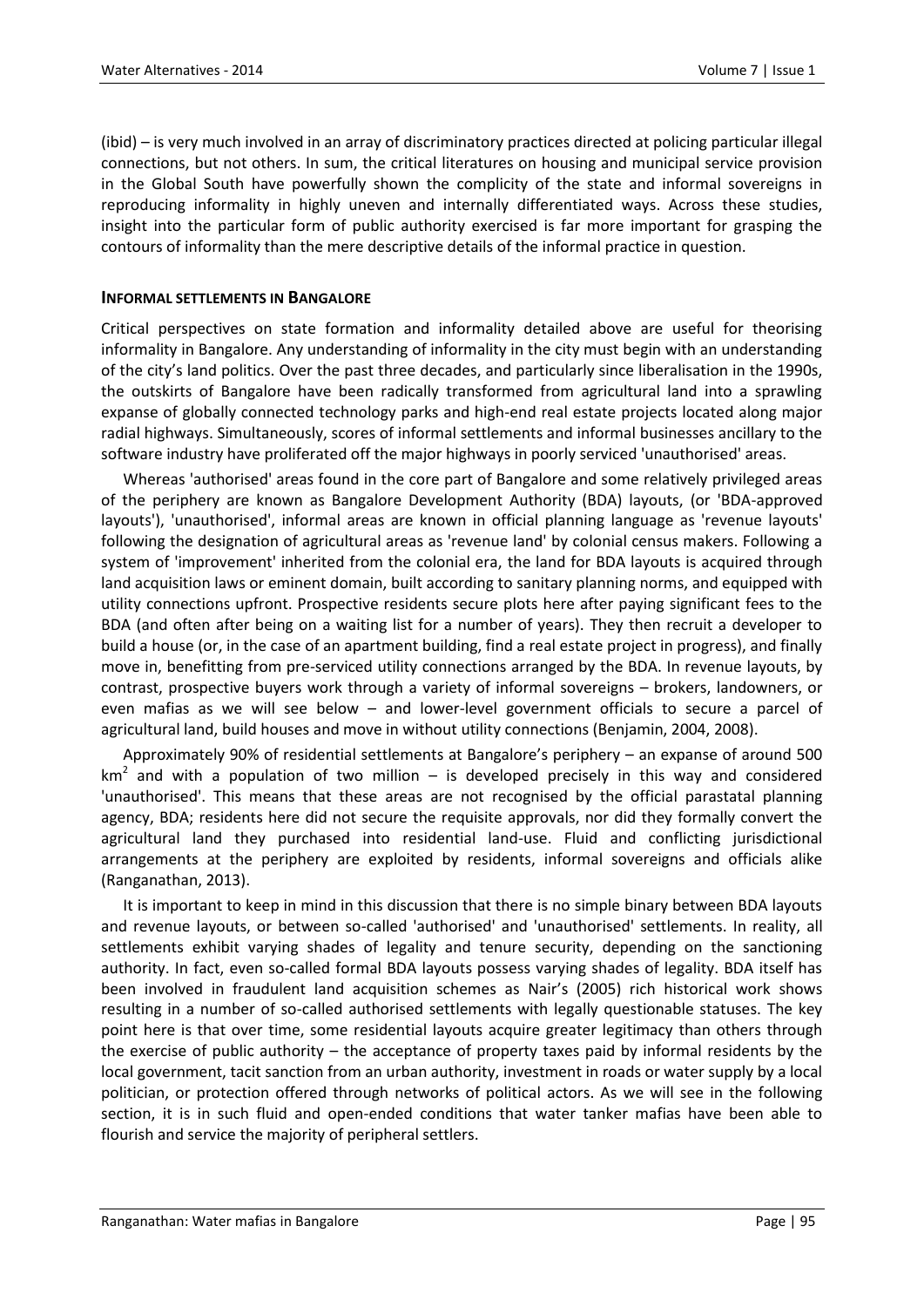#### **SITUATING BANGALORE'S WATER MAFIAS**

Located approximately 3000 ft above sea level with no proximate water of its own, Bangalore has always been haunted by water supply constraints. The cost of transporting water from the Cauvery River located 100 km away, and downhill from the city (the surface water source tapped from the latter half of the 20th century after all proximate sources were exhausted), and the fact that Bangalore has a limited share of Karnataka's total allocation of the Cauvery, have historically limited the total quantity of surface water supply to the city.

Not surprisingly, the limited quantum of utility water in Bangalore is highly unevenly distributed or 'splintered' across the urban landscape (Graham and Marvin, 2001). This cannot be traced solely to contemporary neo-liberal reforms in water or to macroeconomic shifts. Rather it can be traced to a much longer legacy of colonial and post-colonial interventions into public health and the built environment, as has been discussed in other contexts in the urban political ecology literature (Coutard, 2008; McFarlane, 2008; Kooy and Bakker, 2008a,b). While in the so-called 'authorised' areas of the city, the Bangalore Water Supply and Sewerage Board (BWSSB) services approximately half a million domestic connections with 900 million litres a day of treated water from the Cauvery River (although it should be noted that even in these areas, demand must be supplemented by tanker water), only 10- 30% of households at the unauthorised periphery have access to BWSSB's water. At the periphery, most depend almost entirely on groundwater sourced from household bore wells, municipal or village bore wells, and water tanker mafias to meet their domestic needs. Not only are groundwater sources dwindling in many areas, but peripheral residents must also pay high capital contributions for grid expansion and wait several years for bulk supply to be augmented on the Cauvery River (Ranganathan, 2011).

The unevenness of access and absence of groundwater regulation have encouraged households, apartment complexes, commercial establishments, and water tanker businesses to tap the aquifer quite indiscriminately. It is estimated that over 600 million litres of groundwater are consumed per day in Bangalore, which is approximately equal to BWSSB's surface supplies if grid distribution losses are accounted for (Suresh, 2001; Vishwanath, 2012a). Very few academic studies are available on groundwater extraction, and even fewer delve into the political-economic aspects and historic origins of this city's booming groundwater business. My archival research shows that groundwater pumps became popular in the 1960s, as seen by a spurt in advertisements in local newspapers at the time (e.g. Deccan Herald, 1968). These early pumps could penetrate to a depth of only 130 ft – sufficient to tap Bangalore's aquifer at the time – but would intensify in pumping capacity by over ten times over the next 40 years as the city's water table fell below 1000 ft, and in some areas, below 1500 ft (Vishwanath, 2009). T.S. Suresh (2001), a geologist at the Bangalore University, suggests that in recent years, there has been a surge in the conversion of agricultural wells on the outskirts of Bangalore to supply urban consumers because agriculture is less profitable than selling water and businesses can profit from the subsidised electricity afforded to rural landowners that is needed to pump the groundwater for urban markets.

While there is some information in the public domain about the number of domestic bore wells, data on where tanker businesses source their groundwater from, how much they earn per day, and how many customers they service per day are largely anecdotal. A gross (and likely conservative) estimate by the BWSSB suggests that there are around 200 private water tanker businesses in the city, each operating two to three tankers.<sup>4</sup>

Between 2007 and 2009, I interviewed various members of water tanker businesses, including business owners, truck/tractor drivers and valve men. My interviews found that tanker businesses work

 $\overline{a}$ 

<sup>&</sup>lt;sup>4</sup> Interview with BWSSB engineer, August 2, 2008.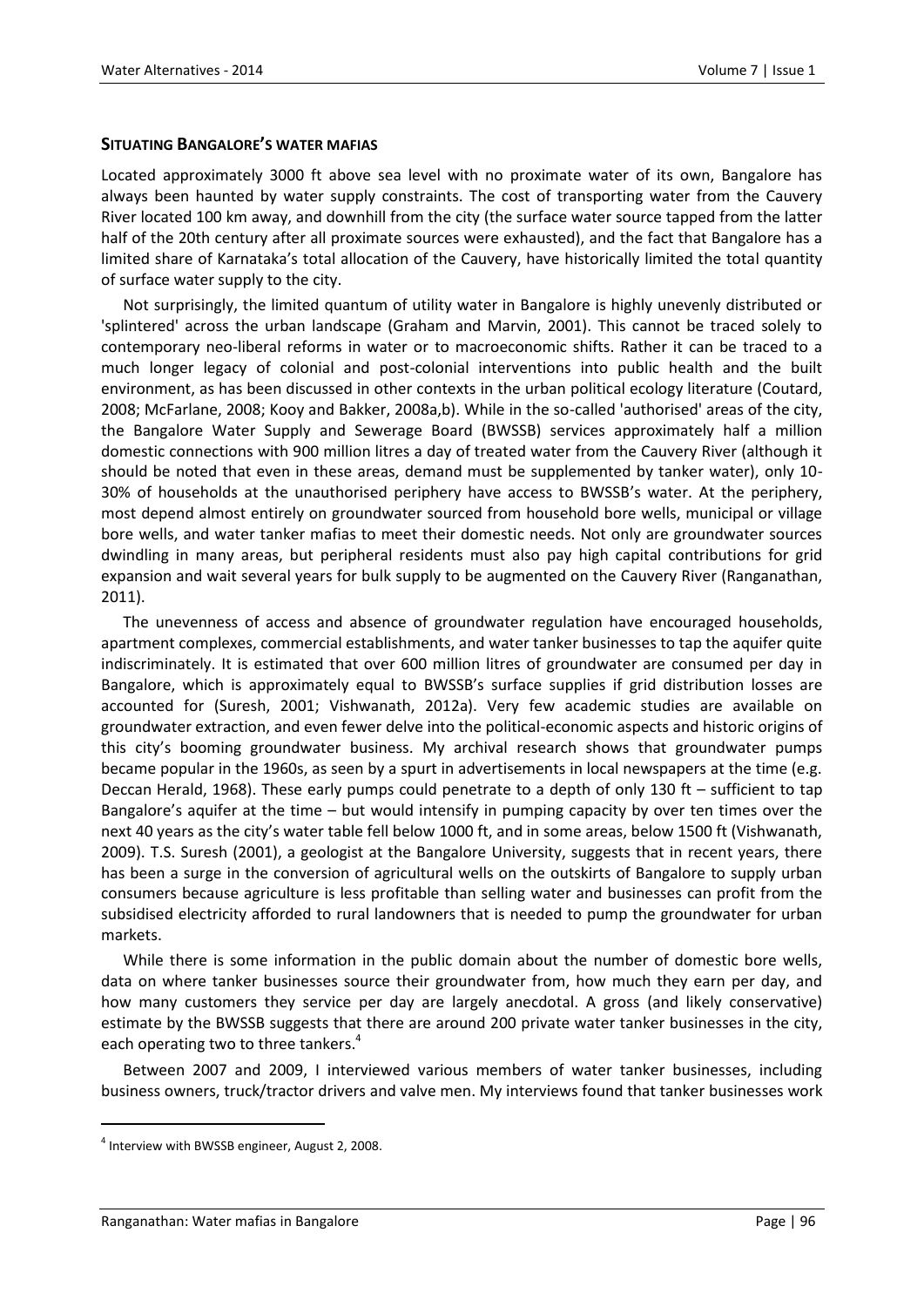round the clock, making deliveries to 15-20 houses per day [\(Figure 1\)](#page-8-0). Tractors are often used to transport tankers and ease navigation on the unpaved, potholed roads of informal settlements. A typical tanker load contains approximately 4000 litres of groundwater [\(Figure 2\)](#page-8-1) and costs the customer around Rs250-350 (US\$5-7), which translates to roughly Rs60-80 per 1000 litres, or approximately US\$1-2 per 1000 litres.<sup>5</sup> This price works out to around five times the cost of BWSSB's water, given the various volumetric and fixed charges added by the utility (Ranganathan et al., 2009). A household of five usually requires one to two tanker loads a week depending on whether they also have their own bore well. Most lower-middle class to middle class households I interviewed spent around Rs1000-1500 (\$25-30) per month on average on procuring water. Tankers also sell water by the pot to residents who are too poor to own houses with water storage facilities (e.g. a sump and overhead tank).

<span id="page-8-0"></span>Figure 1. Tanker water being delivered to a house in south Bangalore. Photograph by author.



<span id="page-8-1"></span>Figure 2. A tanker load is around 4000 litres (left) and is typically hauled by a tractor or truck (right). Photographs by author.



Running a tanker business can be a lucrative venture. The inputs are virtually free. On a typical day, a tanker owner operating in a densely populated residential area can make around Rs8000-12,000 (\$160-

 $\ddot{\phantom{a}}$ 

 $<sup>5</sup>$  At the time the research was being conducted, the exchange rate was \$1 = Rs.50</sup>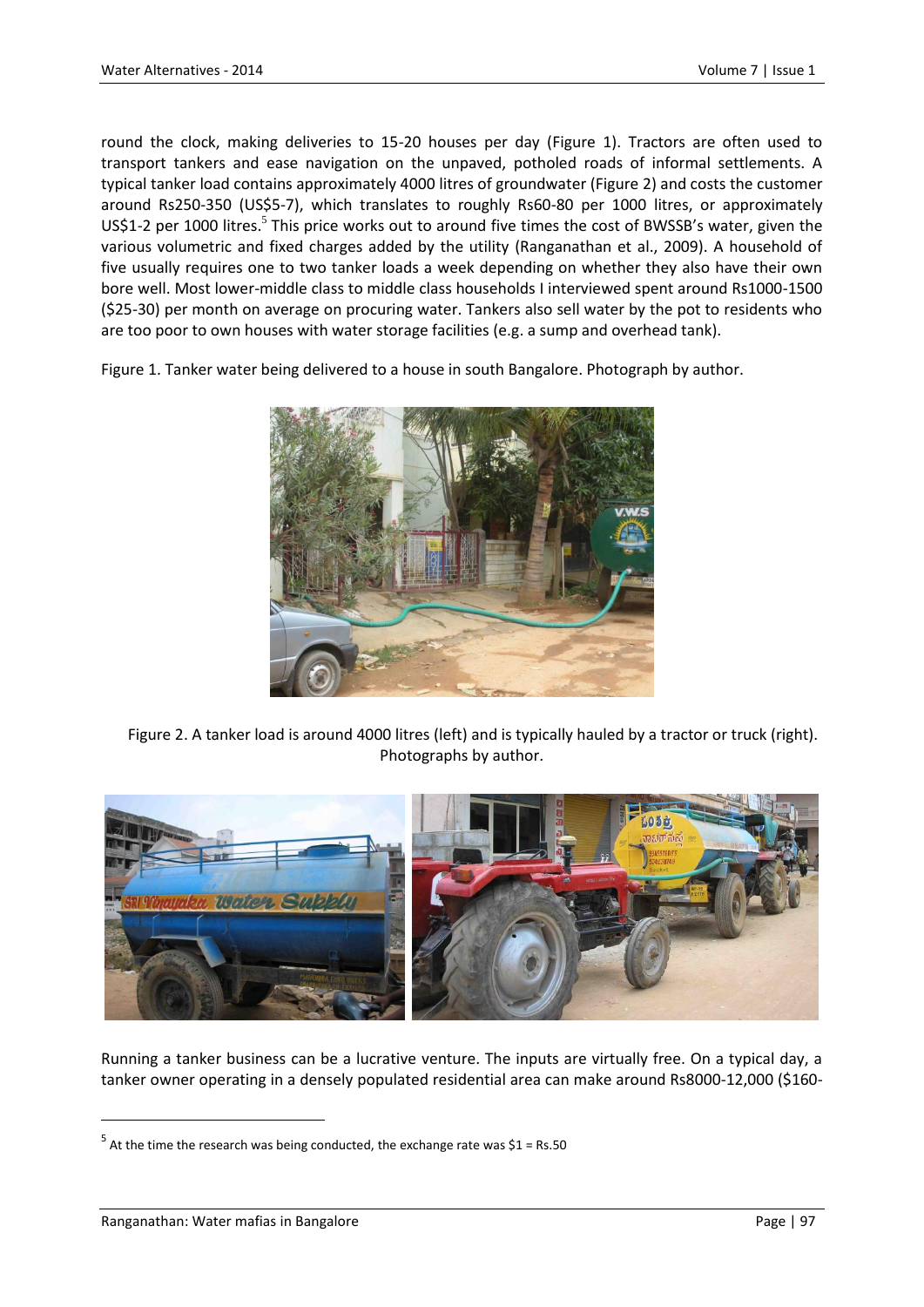240) depending on how many tankers he owns (for comparison purposes, a typical lower-middle class household in the area may earn around US\$5-10 per day). If the business is able to pump groundwater through subsidised electricity or diesel-powered generators, the only cost is the diesel required to fuel trucks or tractors for toing and froing between trips. Since diesel is also subsidised, profit margins can be quite substantial. However, it is important to keep in mind that competition can be stiff. While businesses agree to operate in demarcated territories, in reality multiple operators compete for customers within a particular area. This is why, as we will see below, it is important for tanker operators to cultivate a strong rapport with their customers and cut them deals in order to foster loyalty. Prices also vary depending on location. Those businesses operating at the more far-flung ruralised edges of the city charge less because of lower demand and a poorer clientele (Vishwanath, 2012b). On the other hand, tanker businesses operating in posh residential areas on the inner outskirts often charge their customers much higher prices.

To conclude this section, the materiality of urban water supply in Bangalore – the fact that it is in short supply and surface water is expensive to transport to the city  $-$  and the rapid informal urbanisation of its peri-urban interface have created ripe conditions for water tanker mafias to flourish. While, undoubtedly, the per unit price of groundwater charged by tanker businesses is heftier than BWSSB water, and tanker businesses do profit from free inputs, there is also a good deal of variation in their business models across wealthy and poorer customers, old and new customers and more urban and more rural customers. It is to the various facets that explain mafia power beyond their profitseeking business models that I turn next.

#### **EXPLAINING MAFIA AUTHORITY**

# **Boundary making and breaking: The mafia effect**

*There's no difference between a politician and people like us (Water mafia, Interview on August 19, 2008).*

As discussed above, informal sovereigns can be simultaneously antithetical towards as well as in favour of the state; they can express both outright opposition to, as well as collusion with, the state. I found that this boundary negotiation process was central to the endurance of mafias. In this section, I examine situations in which water mafias are engaged in boundary making and breaking, and suggest why the mafia effect – the ability of mafias to both divorce themselves from, and be conjugated with the idea of, the state – is so crucial to the extension of mafia power.

Santosh, the water tanker operator from Byatarayanapura I mentioned above had described himself as a 'social worker' much to my surprise. He used this term to explain the work he carried out beyond his tanker business operations to improve the civic conditions of the revenue layout he lived in and to demand accountability from, in his eyes, venal municipal officials who had "made people the victims of illegal development". Importantly, he used the term 'social work' to differentiate his honest, hard work from the money-guzzling habits of bureaucrats in the local Greater Bangalore City Corporation. "Most of the bureaucrats here are very uneducated", he declared to me, using one of the worst insults you can hurl at someone in India. To call someone 'uneducated' is to do more than simply refer to their lack of academic training; it is to fundamentally question their sense of morality and to debase their social standing. Yet, Santosh's stance towards bureaucrats was far from consistent. In another context, he described the 'DCP' (Deputy Commissioner of Police) of the area as a 'friend' of his, someone who provided him with support and whom he could trust to sniff out vandalism committed by 'rowdies' prowling the neighbourhood.

As a water tanker operator, Santosh had to fiercely guard his turf and equipment from other tanker operators. In his area, the biggest rival he faced was another tanker business owner by the name of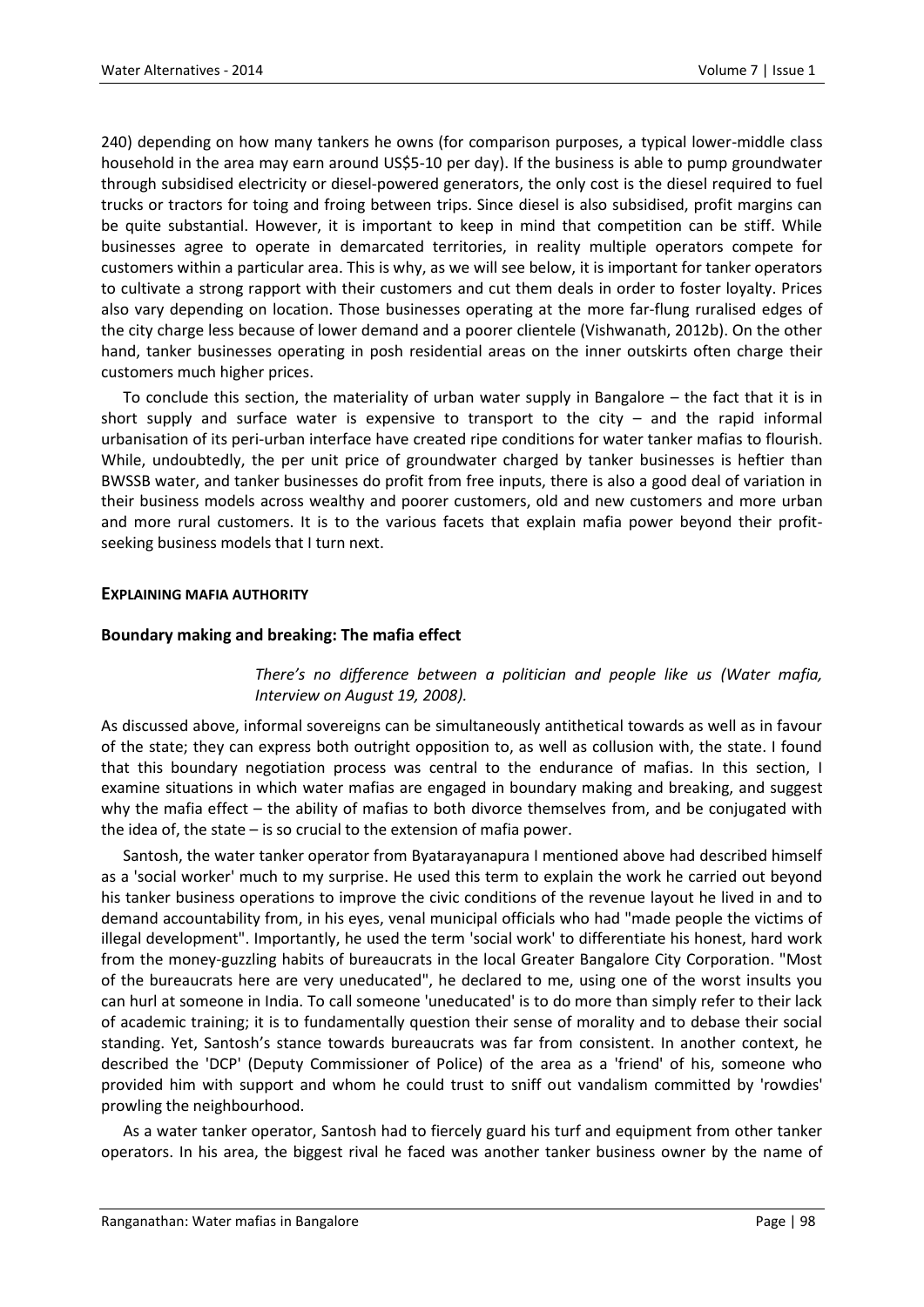Ravi. Both Santosh and Ravi competed for customers and colluded with other local sovereigns and government officials to variously exploit and service their customers. According to a valve man who worked for both these operators:

Here, there are two big honchos that always fight for a hold on this area. They are Mr. Santosh and Mr. Ravi. Both are maintaining their own gangs that control water. When people are desperate for water, these two will come into the picture to lobby with the authorities (Interview on August 19, 2008).

When I pressed the valve man further to understand what "lobbying with the authorities" meant, he described this practice in terms of the collusive activities that water mafias and lower-level government officials engage in. At times, municipal water supply is purposely restricted to make substitutes – i.e. tanker supply – more attractive to desperate consumers. Meanwhile, the extra rents extracted from consumers are shared among local officials and the water mafia. For instance, a few weeks after I had spoken to Santosh, a newspaper article ran a story on the water mafia in his area in northern Bangalore:

Unlike in many parts of Bangalore, the residents of [North Bangalore locality] get uninterrupted water supply. Yet, for the past 13 years they have not paid their water bills [to the municipal government]. No, it's not because they are enjoying a freebie. Instead they dole out a constantly varying monthly amount to a shadowy mafia, widely believed to enjoy political patronage (Soni, 2008).

<span id="page-10-0"></span>Figure 3. Cartoonist's depiction of water mafia in North Bangalore.



Source: Soni, in The Bangalore Mirror (2008).

The article also printed a cartoonist's depiction of what the water mafia might be imagined as: with sunglasses, a giant moustache, and a gleaming white *kurta-pyjama* [Indian shirt-pant outfit]*,* the oversized antagonist was a caricature of the stereotypical Indian *goonda* (gangster)-cum-politician [\(Figure](#page-10-0)  [3\)](#page-10-0). What the quote that accompanied the cartoon implies is that mafias in the area had colluded with the local municipal government over several years to stop municipal water supply and divert customers' (higher) payments to water tanker businesses, since tankers were allowed to charge relatively more for water than the municipality. In sum, while Santosh did not admit it, he was involved in the very same collusive mafia activities as his rival. While he had distanced himself from local bureaucrats, by other accounts, he appeared to be engaging in the same corrupt and collusive practices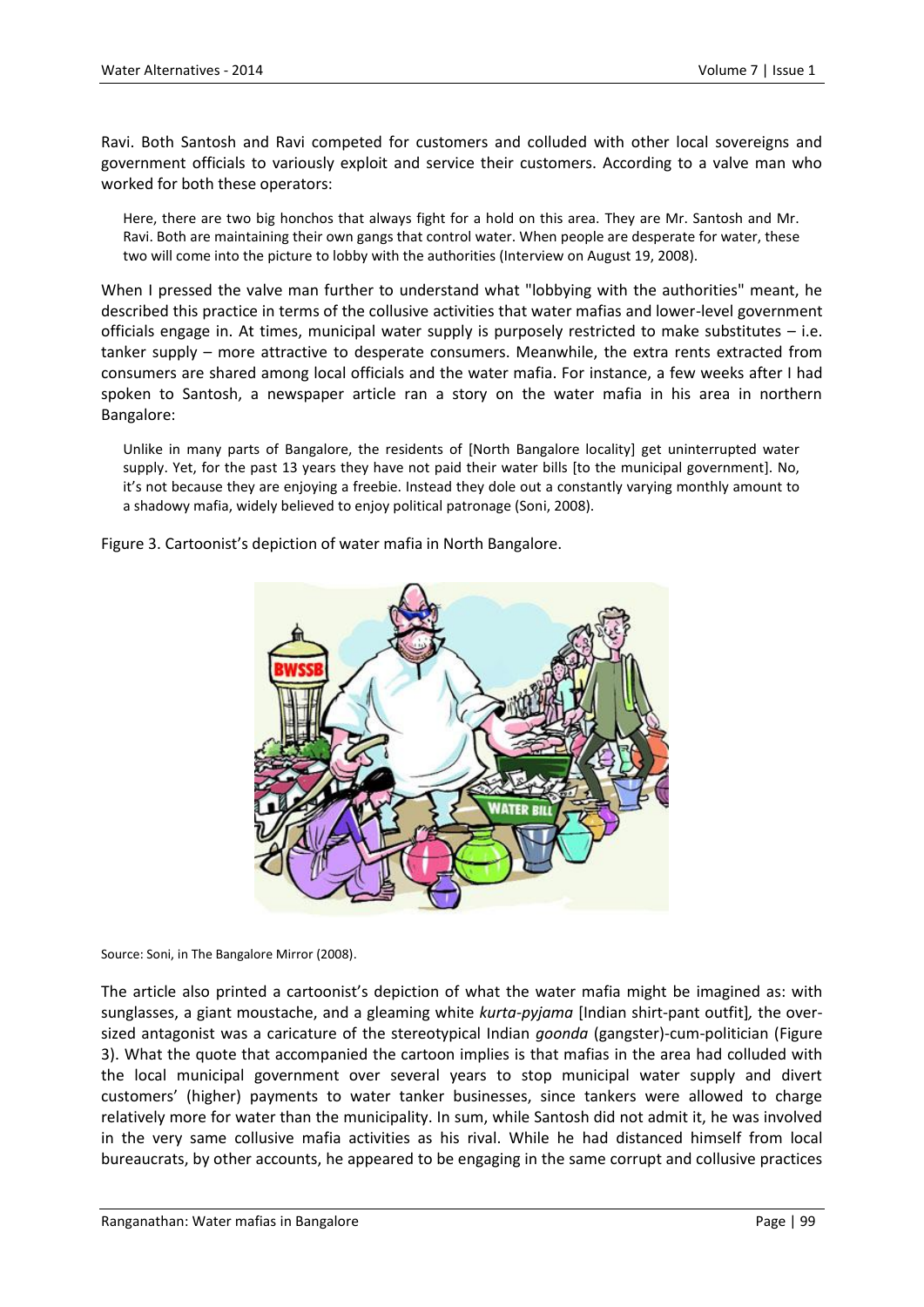that he accused them of. Moreover, while he was intensely critical of some officials, he was far less critical of the police and politicians since he enjoyed their protection and patronage. Indeed Santosh and Ravi not only benefitted from the support of locally elected representatives and government officials, but also seemed to meld into those very figures in the public eye as the cartoon depicts. Boundaries between the state and society seemed to entirely evaporate.

In Santosh's own words, there was "no difference between a politician and people like us" because politicians had figured out the money-power equation, a task Santosh had also been attempting through a combination of his water business and his political activism: "[o]nce you have money, you can get power and become something, and once you have power you can get more money. Power is very necessary. Today I have some power!" What we learn from these narratives is that boundary making and breaking are central to the operations of mafias and to the public authority they wield. At times they divorce themselves from bureaucrats and politicians, and at others, they appear to be mimicking those very agents. Although wealth generation is a key motivation underlying the extension of mafia power, other political goals both reinforce and transcend these profit-seeking motives.

# **All about the money? Multiple political goals and strategies**

It is difficult to tease apart the collusive profit-seeking activities described above from the broader political practices of mafias. Yet, it is important to recognise that mafias engage in far more activities than in money making. This fact helps to shed light on the nature of public authority underlying the production of informality and post-colonial cities more generally. For instance, what precisely did Santosh's 'social work' consist of and what other types of political practices more generally were mafias engage in? Santosh came from modest agricultural roots and had lived in the northern rural hinterlands of Bangalore all his life, so he was intimately familiar with the area and its people. Reflecting on his life story, he said to me:

I was born and brought up in this area, but I never thought I'd get into social work or politics. We were the people who had a small piece of land, only around one or two acres. My parents were not well versed in the system. They didn't know where to go or who to approach. I know the Internet today, and I know the law, but at that time, they didn't know. People ask me "why do you do all this activism?" But now if I don't do it, we will be in a mess.

He went on to explain that by 'social work', he was referring to the fact that since he had strong contacts in the local government, he could 'pressurise' them to fix roads and streetlights and even threaten lower rung officials if necessary. He had sought to increase transparency in local government by leveraging the newly passed Right to Information Act. He showed me the various Right to Information applications he had filed and the budgetary records that he had collected through it. He pointed out where funds had ostensibly been spent, but no civic improvements had transpired. Finally, he shared with me his monthly 'news bulletin'  $-$  a small black and white publication in which he documented the information he had collected through the Right to Information Act about local government expenditures. He was proud to be able to circulate this bulletin for free to his neighbours and constituents.

Paradoxically, this particular set of practices stands in stark contrast to the more collusive and exploitative tactics described above. By filing Right to Information petitions, circulating the information gleaned to his neighbours, and leveraging the Internet and transparency measures, Santosh was mimicking the now-popular 'good governance' rhetoric prevalent in the governance reforms agenda in India. As I have discussed elsewhere (Ranganathan, 2012), the use of e-governance and performance indicators are a centrepiece of the new accountability agenda in India's cities. Santosh was merely echoing a discourse that had become commonplace in civic circles. As a respected (and somewhat feared) 'activist', Santosh felt that his work prevented his area from spiraling into 'a mess', a morass of bureaucratic corruption and civic woes.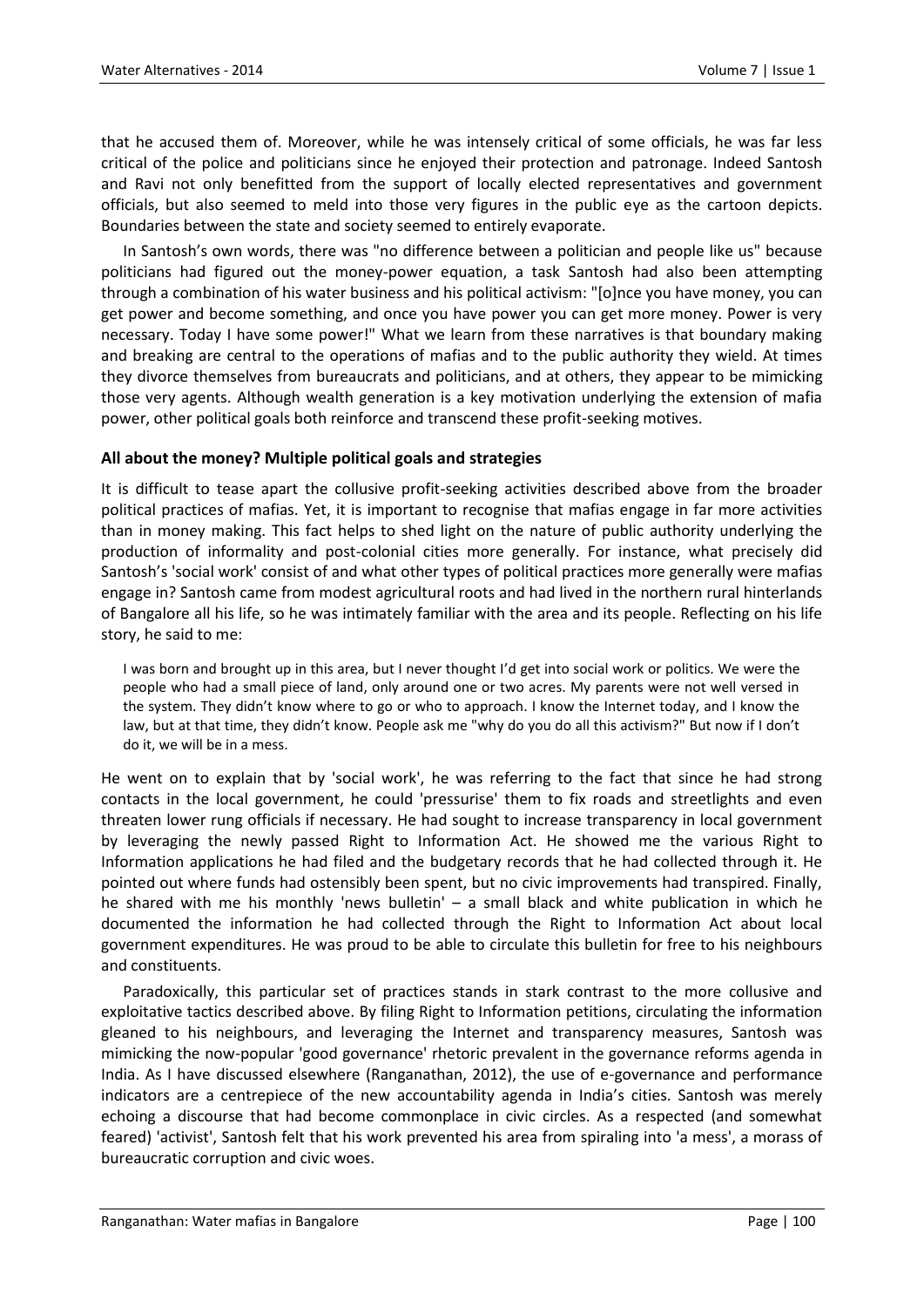Another key arena of mafia organising is elections, particularly, as I described above, since mafias enjoy patronage from local politicians. Several politicians work with water tanker operators around the time of elections to provide tanker water for free to their constituents. As one valve man described it to me: "[t]o obtain a vote bank where they take part in elections, these tanker guys supply water free of cost whenever required". Similarly, in a neighbourhood in south Bangalore, a locally elected representative had advertised on every tanker plying the area that he was responsible for providing free water to the area in the hope of capturing the attention (and votes) of all residents. In situations where water is not provided entirely free of cost, mafia operators reward customer loyalty, particularly customers belonging to castes and linguistic backgrounds that are similar to them. In fact, strong castebased allegiances are formed between water mafias and customers, reinforcing a highly differentiated geography, even within the sphere of informal water access in the city. A customer who remains with a particular tanker operator for over a year is rewarded with a decrease in price by Rs50 (US\$1) per tanker load. While this still makes the price of tanker water higher than municipality water, it maintains the tanker price at a relatively stable level over time. Rarely, in fact, do tanker businesses raise prices on long-term lower-income customers, suggesting that maintaining loyalty (and, perhaps by implication, votes) is of paramount importance.

#### **Intertwined water and land regimes**

Finally, a third aspect of mafia authority gathered from my research is the involvement of mafias not only in water delivery but also in the proliferation of informal land markets. When India initiated liberalisation reforms in the early 1990s, urban land markets experienced multiple direct and indirect shocks. A direct effect of reforms was to encourage real estate speculation by removing checks on land conversions and providing an "invitation to predatory capitalism" to invest in irregular projects (Nair, 1996: 252). Indirectly, Bangalore's particular variant of neo-liberal urban development has involved a shift in the role of parastatals from developing land for housing to developing projects in the name of "world city accumulation" as Goldman (2011: 557) puts it. This means that the construction of elevated highways, information technology corridors, the new international airport, and other high-end infrastructure have increasingly occupied state agencies rather than the construction of housing layouts – a shift that has exacerbated a dearth of affordable 'formal' housing in the city.

This dearth of affordable housing has, in turn, bolstered the activities of land mafias – those involved in both high-end speculative projects as the investigative journalist Scott Carney's (2008) work on violent land mafias in Bangalore uncovers, and securing more modest parcels of land for middle and lower-middle income residents who have little other recourse. The rise of land mafias in the context of Bangalore's economic change echoes trends in other cities. As Weinstein's (2008) research on the land mafias of Mumbai argues, the entrance of criminal groups into high-end property markets is a product of liberalisation and globalisation, including the increasingly global reach of Mumbai's organised crime networks, and efforts to brand the city as a global financial hub.

Although Bangalore certainly has its share of high-end land mafia organisations involved in real estate speculation and criminal activity, the vast majority of opaque transactions around land occur at the level of the everyday, catering largely to groups whom I have elsewhere referred to as the 'peripheralised middle class' (Ranganathan, 2013). It is the more petty land mafias that facilitate informal settlement for the majority that I have focused on here. As described above, Bangalore's informal residential layouts were developed through opaque negotiations and transactions between urban buyers, brokers, real estate developers, and lower-level officials. Crucially, I found that real estate developers and brokers are often *also* engaged in the water tanker business. This makes sense if we consider that to extract groundwater, one must have access to the land containing it; the greater the access to land, therefore, the greater the likelihood of being able to access and sell groundwater. Santosh hinted as much when he described his family's encounters with the so-called 'land mafia'.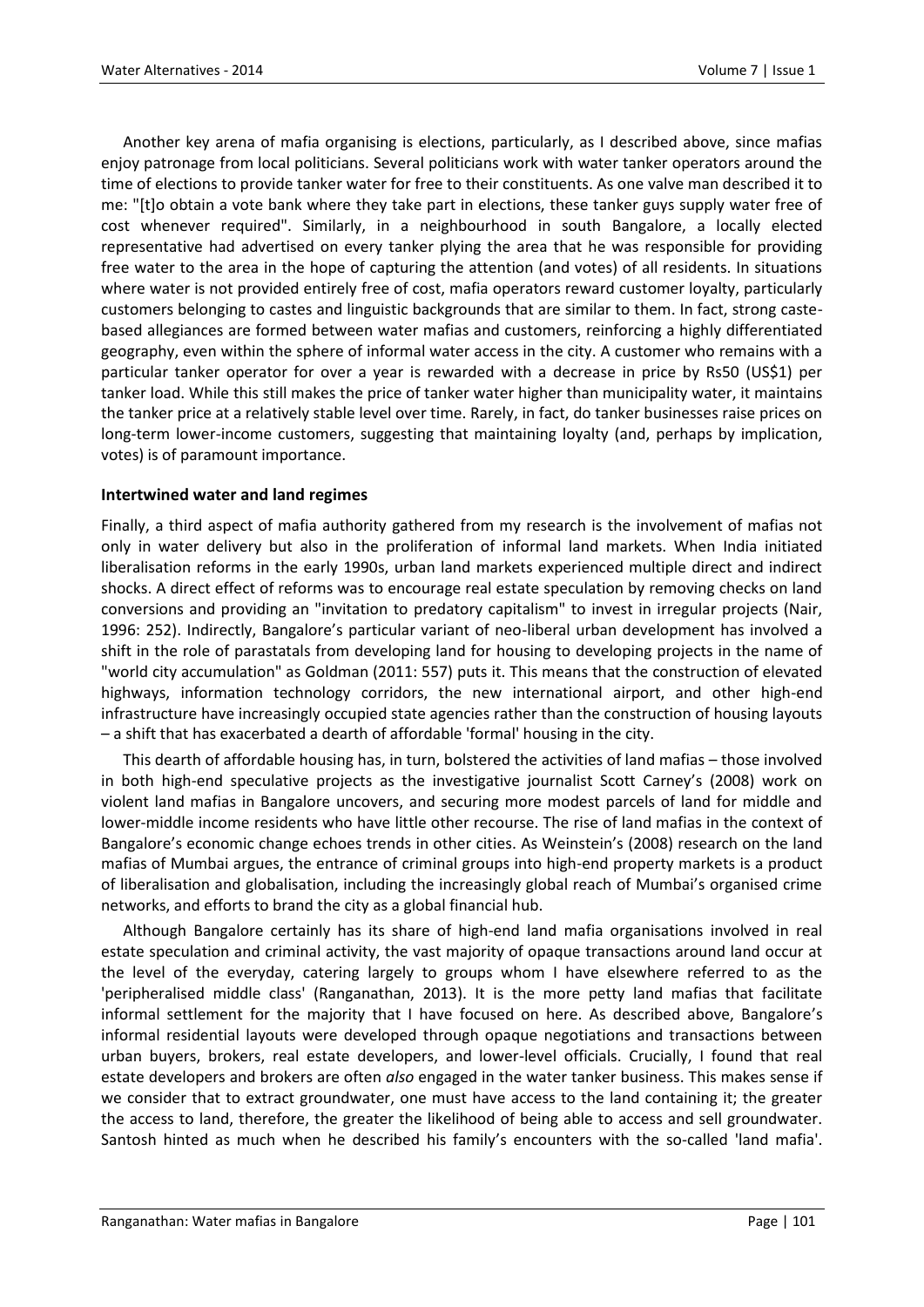According to his story, his grandfather, a farmer, had transacted with the land mafia under the fear of having his land acquired by the government.

I realized during the course of my discussions that by his 'business', Santosh was referring to his involvement in informal markets in *both* water and land. He had learned from an early age that the workings of the land mafia are remarkably similar to those of the water mafia. Collusions between government officials, politicians and brokers result in quick and cheap deals made with farmers because farmers fear that an agency like the BDA will notify their parcel of land for acquisition and offer a lower compensation rate than the mafia. Santosh learned that in order to protect his family's interests, he would have to learn to work and eventually 'join the system'. Transacting in both water and land is a way for water mafias to maintain strong ties to local landed politicians in the area while also increasing their sphere of influence among residents of a similar cultural and class background.

# **CONCLUSION**

Policy perspectives on urban water provision in the Global South have tended to fall into two main camps. On the one hand, corruption, largely attributed to the lower rungs of the water utility or to informal providers, has provided the major target of 'good governance' reforms promoted by international agencies and central governments. On the other hand, informal providers are heralded as the promising 'other' private sector (Solo, 1999) – entrepreneurial, resourceful, and flexible to the needs of poor urban dwellers.

This article has tried to complicate this dualistic reading, to make clear that there are multiple story angles associated with informal 'water mafias' – a term used colloquially to describe informal sovereigns who work in collusion with local state agents to exploit and provide water and land to poor and middle class households in Indian cities. Detailed ethnographic analysis is useful to grasp both the actually existing nature of water access for the majority of city dwellers, and the shape of public authority deployed in making urban materialities. In line with one of the central contributions of this special issue, this article argued that informality in the urban waterscape is better defined by the form of public authority mediating and legitimating the practice, rather than the specificities of the practice in question.

I focused on the specific form of authority exercised by water mafias and suggested that while they do not fall within the official realm of government institutions and it is difficult to ascribe their authority to 'the state' as a coherent institution, mafias nonetheless wield a type of everyday public authority that can be conjugated with the idiom of the state. While mafias may attempt to distance themselves from the formal state apparatus, they also engage in distinctly state-like behaviour, including electoral lobbying, exploitation, social protection, and the provision of welfare to constituents. As this article showed, the extension of mafia power can be explained not only by the negotiation of boundaries between state and society, public and private, and formal and informal, but also by multiple political strategies mafias deploy ranging from the coercive to the civic – not unlike what we call 'the state'.

An acknowledgement of the centrality of public authority in the production of informality in the urban waterscape yields two important implications beyond this case. First, the fact that informal water providers excel at making and breaking boundaries between the state and society should give us reason to rethink 'the state' as it dwells in 'the urban' and to develop new conceptual tools for theorising the relationship between the state, public authority and urban informality. The contention that the state is complicit in the production of informality – that informality must be understood in relation to the state and not outside of it – is an important starting point, but we must also go beyond this to understand how informality gets refracted through the heterogeneous terrain of the state. In other words, there is a strong need to pluralise our understandings of both the state and informality. One way of doing this is to grasp how multiple forms of public authority beyond what we call 'the state' co-produce informality. Second, as this article has shown, the water mafia may also be the land mafia. Informal water and land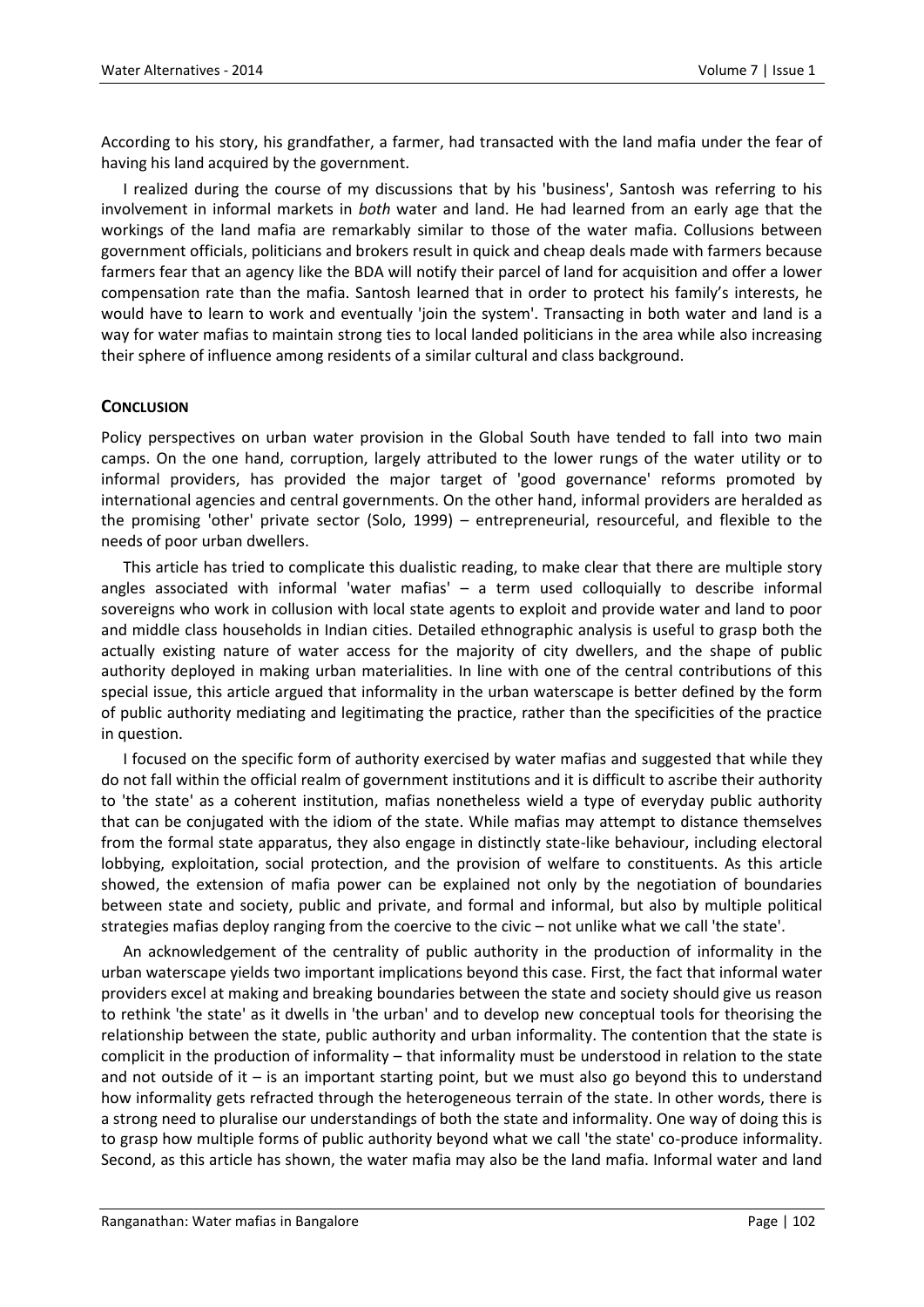regimes are often interconnected through particular forms of authority. Critical research would do well to explore how water and land are central to the politics of authority, thus contributing to a richer sense of the spaces of state formation in the post-colonial city.

#### **REFERENCES**

- Ahlers, R.; Cleaver, F.; Rusca, M. and Schwartz, K. 2013. Informal space in the urban waterscape. *Water Alternatives*, this issue.
- AlSayyad, N. and Roy, A. 2004. *Urban informality: Transnational perspectives from the Middle East, Latin America, and South Asia*. Maryland: Lexington Press.
- Anand, N. 2011. Pressure: The poli-technics of water supply in Mumbai. *Cultural Anthropology* 26(4): 542-562.
- Anjaria, J.S. 2011. Ordinary states: Everyday corruption and the politics of space in Mumbai. *American Ethnologist* 38(1): 58-72.
- Bakker, K. 2003. Archipelagos and networks: Urbanization and water privatization in the South. *The Geographic Journal* 169(4): 328-341.
- Soni, A*.* 2008. Pay mafia, get water. *Bangalore Mirror (Bangalore),* 31 December 2008.
- Bawa, Z. 2013. From watertight to watered down: The case of public consultations and people's participation in Mumbai's Water Distribution Improvement Project (WDIP). In Coelho, K.; Kamath, L. and Vijayabaskar, M. (Eds), *Participolis: Consent and contention in neoliberal urban India,* pp. 89-113. New Delhi: Routledge.
- Benjamin, S. 2004. Urban land transformation for pro-poor economies. *Geoforum* 35(2)**:** 177-187.
- Benjamin, S. 2008. Occupancy urbanism: Radicalizing politics and economy beyond policy and programs. *International Journal of Urban and Regional Research* 32(3): 719-29.
- Carney, S. 2008. The godfather of Bangalore. *Wired Magazine,* October 20.
- Chatterjee, P. 2004. *The politics of the governed: Reflections on popular politics in most of the world*. New York: Columbia University Press.
- Coelho, K. 2005. Unstating the public: An ethnography of reform in an urban water utility in South India. In Mosse, D. and Lewis, D. (Eds), *The aid effect: Giving and governing in international development,* pp. 171-195. London and Ann Arbor: Pluto Press.
- Coutard, O. 2008. Placing splintering urbanism: Introduction. *Geoforum* 39(6): 1815-1820.
- De Soto, H. 1989. *The other path: The invisible revolution in the third world*. London: IB Taurus.
- Deccan Herald. 1968. *Water: When you want, where you want with Econ Ejecto water pumps*. March 15.
- Ferguson, J. and Gupta, A. 2002. Spatializing the state: Toward an ethnography of neoliberal governmentality. *American Ethnologist* 29(4): 981-1002.
- Fontein, J. 2008. The power of water: Landscape, water and the state in southern and eastern Africa An introduction. *The Journal of Southern African Studies* 34(4): 737-756.
- Foucault, M. 1991. Governmentality. In Burchell, G.; Gordon, C. and Miller, P. (Eds), *The Foucault effect: Studies in governmentality with two lectures and an interview with Michel Foucault,* pp. 87-104. Chicago: The University of Chicago Press.
- Fuller, C. and Harriss, J. 2000. For an anthropology of the modern Indian State. In Fuller, C. and Beneii, V. (Eds), *The everyday state and society in modern India,* pp. 1-30. New Delhi: Social Science Press.
- Gandy, M. 2008. Landscapes of disaster: Water, modernity, and urban fragmentation in Mumbai. *Environment and Planning A* 40(1): 108-130.
- Ghertner, A. 2010. Calculating without numbers: Aesthetic governmentality in Delhi's slums. *Economy and Society* 39(2): 185-217.
- Goldman, M. 2011. Speculative urbanism and the making of the next world city. *International Journal of Urban and Regional Research* 35(3): 555-581.
- Gooptu, N. 2001. *The politics of the urban poor in early twentieth-century India*. Cambridge: Cambridge University Press.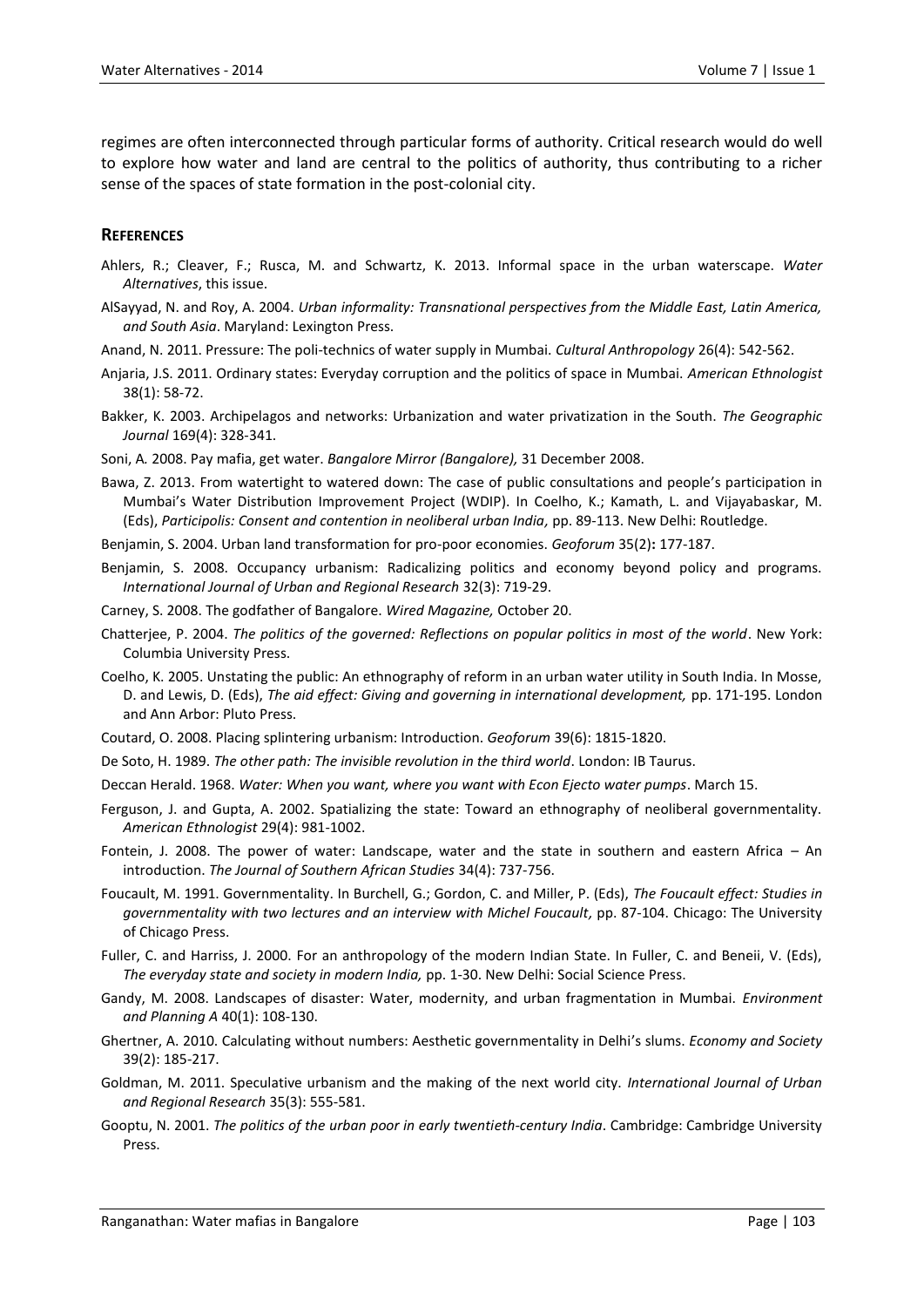- Gopakumar, G. 2010. Transforming water supply regimes in India: do public-private partnerships have a role to play? *Water Alternatives* 3(3): 492-511.
- Graham, S. and Marvin, S. 2001. *Splintering urbanism: Networked infrastructures, technological mobilities and the urban condition*. London: Routledge.
- Gupta, A. 2005. Narratives of corruption: Anthropological and fictional accounts of the Indian State. *Ethnography* 6(1): 5-34.
- Gupta, A. 2012. *Red tape: Bureaucracy, structural violence and poverty in India*. Durham: Duke University Press.
- Hansen, T.B. and Stepputat, F. 2001. States of imagination: Ethnographic explorations of the postcolonial state. Durham and London: Duke University Press.
- Hansen, T.B. and Stepputat, F. 2005. Sovreign bodies: Citizens, migrants and states in the postcolonial world. Princeton: Princeton University Press.
- Hansen, T.B. and Stepputat, F. 2006. Sovereignty revisited. *Annual Review of Anthropology* 35**:** 295-315.
- Hosagrahar, J. 2006. *Indigenous modernities: Negotiating architecture and urbanism*. London: Routledge.
- Hossain, S. 2011. Informal dynamics of a public utility: Rationality of the scene behind a screen. *Habitat International* 35(2): 275-285.
- Jessop, B. 1990. *State theory: Putting the capitalist state in its place*. Cambridge: Polity Press.
- Kooy, M. and Bakker, K. 2008a. Splintered networks: The colonial and contemporary waters of Jakarta. *Geoforum* 39(6): 1843-1858.
- Kooy, M. and Bakker, K. 2008b. Technologies of government: Constituting subjectivities, spaces, and infrastructures in colonial and contemporary Jakarta. *International Journal of Urban and Regional Research* 32(2): 375-91.
- Kudva, N. 2009. The everyday and the episodic: The spatial and political impacts of urban informality. *Environment and Planning A* 41(7)**:** 1614-1628.
- Legg, S. 2007. *Spaces of colonialism: Delhi*'*s urban governmentalities*. Malden: Blackwell Publishing.
- Lund, C. 2006. Twilight institutions: Public authority and local politics in Africa. *Development and Change* 37(4): 685-705.
- Mamdani, M. 1996. *Citizen and subject: Contemporary Africa and the legacy of late colonialism*. Princeton: Princeton University Press.
- McFarlane, C. 2008. Governing the contaminated city: Infrastructure and sanitation in colonial and post-colonial Bombay. *International Journal of Urban and Regional Research* 32(2): 415-35.
- Mitchell, T. 2006 [1999]. Society, economy, and the state effect. In Sharma, A. and Gupta, A. (Eds), *The anthropology of the state: A reader,* pp. 169-186. Malden: Blackwell.
- Nair, J. 1996. Predatory capitalism and legalised landgrab: Karnataka land reforms. *Economic and Political Weekly* 31(5): 251-252.
- Nair, J. 2005. *The promise of the metropolis: Bangalore*'*s 20th century*. New Delhi: Oxford University Press.
- Portes, A.; Castells, M. and Benton, L. 1989. *The informal economy: Studies in advanced and less developed countries*. Baltimore: The Johns Hopkins University Press.
- Rakowski, C. 1994. *Contrapunto: The informal sector debate in Latin America*. Albany: State University of New York Press.

Rai, S. 2012. Water mafia and the city. *Indian Express (Bangalore).* 2012. 23 July. [www.indianexpress.com/news/water-mafia-and-the-city/977955](http://www.indianexpress.com/news/water-mafia-and-the-city/977955) (accessed 24 January 2013)

- Ranganathan, M. 2011. The embeddedness of cost recovery: Water reforms and associationism at Bangalore's fringes. In Anjaria, J. and McFarlane, C. (Eds), *Urban navigations: Politics, space, and the city in South Asia,* pp. 165-190. New Delhi and London: Routledge.
- Ranganathan, M. 2012. Reengineering citizenship: Municipal reforms and the politics of e-grievance redressal in Karnataka's cities. In Desai, R. and Sanyal, R. (Eds), *Urbanizing citizenship: Contested spaces in Indian cities,* pp. 109-132. New Delhi: Sage.